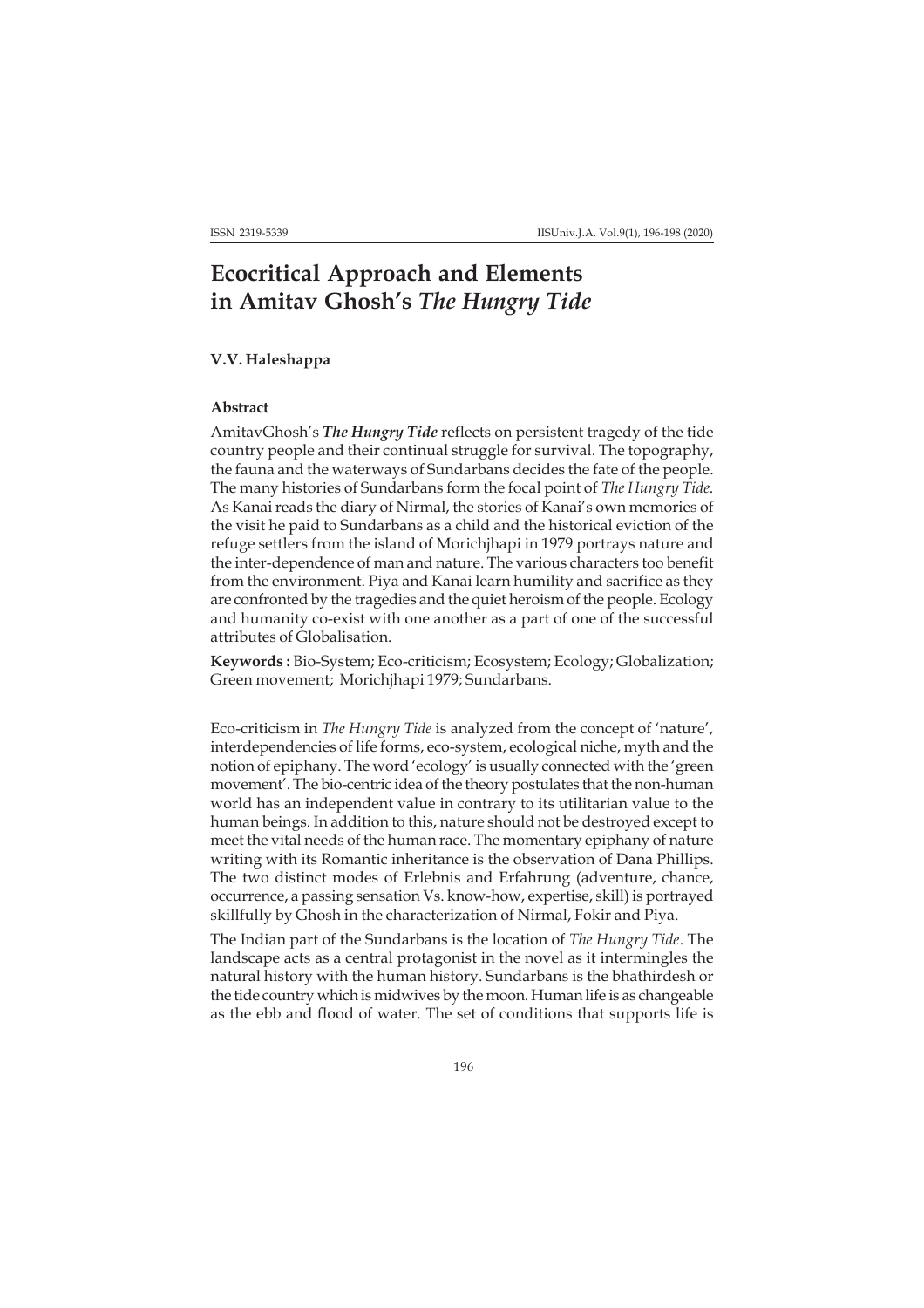clearly evident in the formation of the mangrove forest thus constituting the larger part of the 'ecosystem' or the 'bio system.

Ghosh explains: utterly unlike other woodlands or jungles. The mangrove forest in the world- the habitat of man-eating Bengal tigers, huge salt water crocodiles, species of snakes, crabs, birds .It's forest has a reputation for eeriness and most of it is reputed never to have a human settlement .The Orcaella or the fresh water dolphin is one of the earth's rarest creatures. The tide country people of Sundarbans call dolphins as susuk. Thus, the ecological niche of the Sundarbans furnishes itself as a habitat for the royal Bengal tiger and Irrawady dolphins.

The binary opposites of Erlebnis and Erfahrung are clearly evident in *The Hungry Tide*. Fokir ,Piya and Nirmal are the three major characters who are close to nature. Nirmal is the chief informer as he equips one with a sense of place. Nirmal initially thinks that he only ends up gibing a name to the trust which is started by Nilima as "Badabon Trust"which is born out of an arabic and a bangla word -bada to bon or forest. Eventually, at the end of the novel, he is able to save the lives of thousands after his death by building a cyclone-prone shelter in the top of Nilima's hospital. Nirmalwho was a tectonic materialist and he is inter-connected in this fiction to natural elements. He believes: "A place is what you make of it" (*The Hungry Tide ,*281).

Fokir is the truest soul in the novel as he is not greedy and pays heed to Piya's modesty. For Moyna and others, the disappearance of Fokir in the river would mean hatred for Moyna's career. But it is due to the fact is that very near to nature and saw clear picture of his mother in the river. Fokir's respect and love for another and truest life comes to an end in struggling with natural calamities.

Gurnah puts forth: "Piya's simultaneous foreignness and indeterminacy in the social scheme of things"(21). Piya's futile attempt to save tiger and Fokir's attempt to kill the tiger in order to protect men and women disillusions Piya as she finds Fokir different from what she has thought. She is even ready to sacrifice her life for Orcaella. During the storm, Piya realises her love for Kanai, when Piya loses her equipment except the GPS monitor. (*The Hungry Tide ,*372). However, Nature brings Piya and Fokir together. Feelings run very deep in such conditions, Their bodies were so close, so finely merged … it was as if the storm had given them what life could not: it had fused them together and made them one"(*The Hungry Tide ,*390).